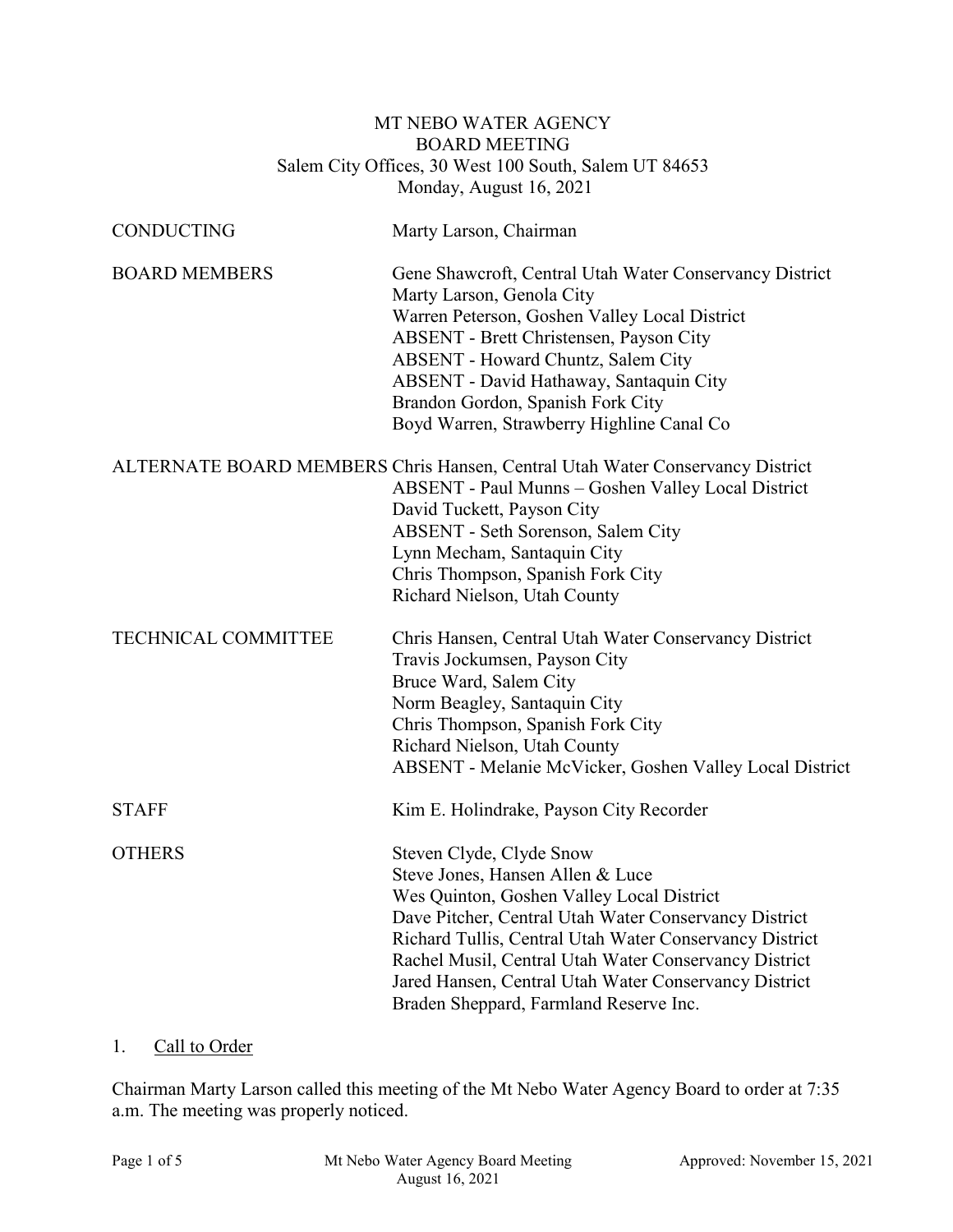## 2. Public Comment Period

No public comments

3. Approval of Minutes – June 21, 2021 Meeting

**MOTION: Gene Shawcroft – To approve the minutes of June 21, 2021.** Motion seconded by Richard Nielson. Those voting yes: Gene Shawcroft, Marty Larson, Warren Peterson, Lynn Mecham, Brandon Gordon, Boyd Warren, Richard Nielson. The motion carried.

- 5. Technical Committee Report and/or Action
	- a. Groundwater Management Plan; Status Update

Chris Hansen reported the groundwater database work continues. The Technical Committee will meet with the other groups and prepare a budget for the WaterSMART Project, which is coming with the grant the Agency received.

b. WaterSMART Grant Project; Status Update

Chris Hansen reported the WaterSMART grant was approved. Kim Holindrake has been working feverishly getting all the applications and finance set up with the Bureau of Reclamation. The grant is a 50% match. He has prepared a tentative budget prepared on allocations among the Agency members, which will be finalized with the Technical Committee and presented at the next meeting.

c. Other

No other items.

6. WaterSMART Grant Project – Delegate WaterSMART Grant Project management to the Water Banking Committee and direct the Water Banking Committee to work with the Technical Committee to identify project participants; present a proposed project agreement, budget amendment, and participant assessments at the next board meeting; and work with the Bureau of Reclamation to prepare the WaterSMART Grant Project agreement for presentation to the Mt. Nebo Water Agency Board.

Warren Peterson stated a motion is needed to have the Technical Committee work with the Water Banking Committee to move the project forward. There is work to be done between now and the next board meeting.

**MOTION: Warren Peterson – To approve the delegation outlined in Item 6 (Delegate WaterSMART Grant Project management to the Water Banking Committee and direct the Water Banking Committee to work with the Technical Committee to identify project participants; present a proposed project agreement, budget amendment, and participant assessments at the next board meeting; and work with the Bureau of Reclamation to prepare the WaterSMART Grant Project agreement for presentation to the Mt. Nebo Water Agency Board).** Motion seconded by Gene Shawcroft. Those voting yes: Gene Shawcroft, Marty Larson, Warren Peterson, Lynn Mecham, Brandon Gordon, Boyd Warren, Richard Nielson. The motion carried.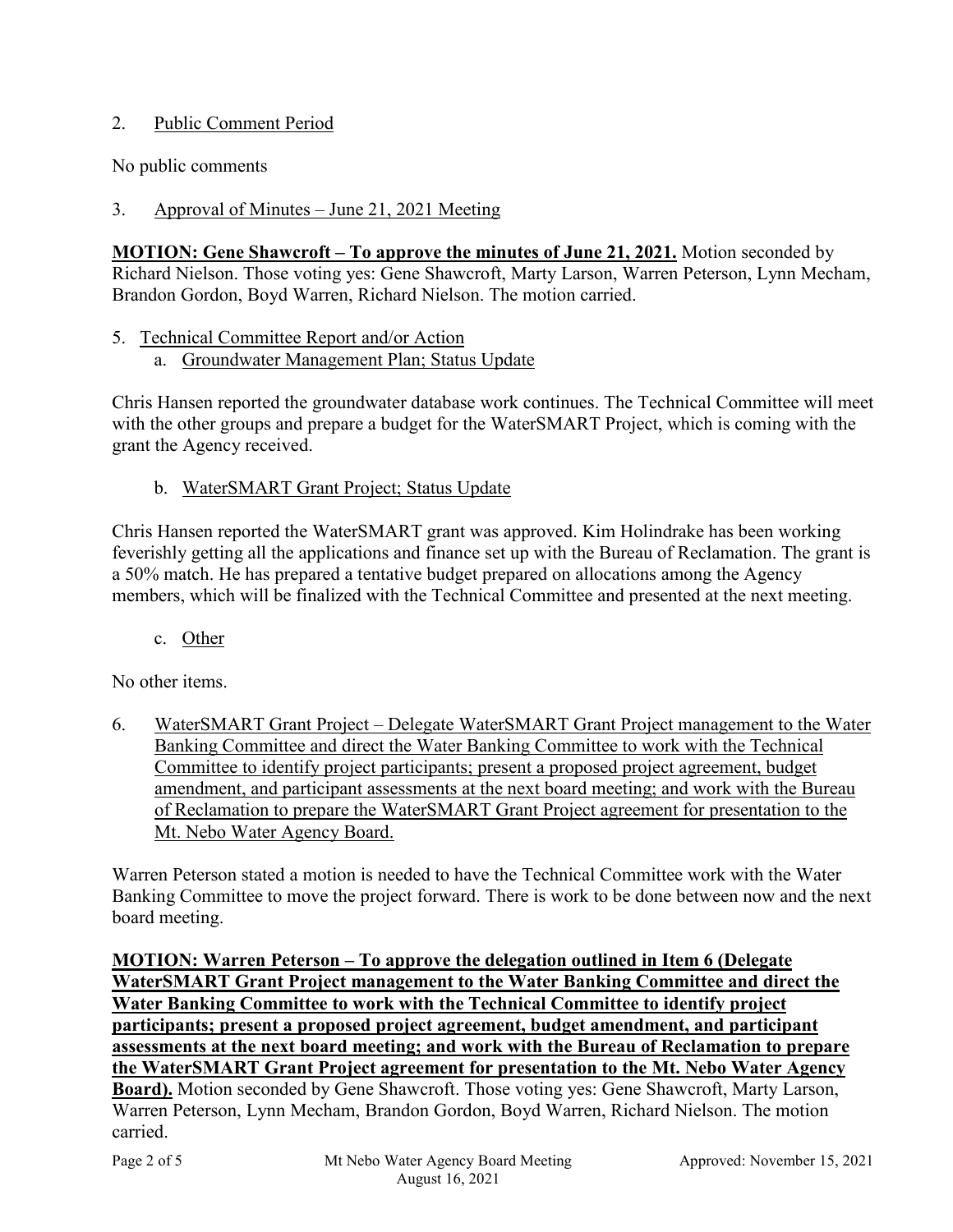## 4. Finance Report (7:38 a.m.)

Dave Tuckett reviewed the finance memo noting since the last meeting four invoices were paid and revenues included interest. Account balances include reserve account - \$5,000, administrative account - \$30,946.22, and Capital Projects, Project 4 account - \$20,599.13 for a total of \$56,545.35.

#### 7. Update on the South Utah County/Juab County Plan Formulation Effort (7:42 a.m.)

Dave Pitcher reported since the last meeting, a summary report has been prepared of phases 1 and 2 of the planning effort, which will provide a draft for the Technical Committee to review. They are looking at an array of alternatives. The recommendation is to continue working at the ULS pipeline to deliver untreated water. They also anticipate the Highline Canal to be a facility needed in the future to deliver both agriculture and M&I water in the future. It's anticipated the Highline Canal will be rehabilitated. This project comes down to primarily meeting treated surface water. They look at different alternatives depending on decisions of communities of secondary systems or not secondary systems. Looking at these alternatives, they came up with cost estimates. The report will summarize where they are to date. The alternatives vary from \$320 million up to \$780 million. They will work with the Technical Committee to translate this to delivered acre feet with a cost over a long-term project. An additional \$800,000 has been approved to continue to closely look at additional planning. Recommended actions in phase 3 include further investigate ASR Pilot Program; stakeholder outreach/engagement with communities to gauge interest in future regional water supply system; advance infrastructure configuration, design, and costs; further refine financial analysis and investigate possible cost/repayment structures for future regional water supply system, further explore feasibility of preliminary identified potential future water supplies to meet potable needs; and further explore regulatory and institutional issues related to use of water supplies and infrastructure. The projections go t 2065 with a system sized to meet demands for potable water system. It doesn't include lining the Highline Canal or cities developing their own secondary system. Delivery and demand aren't always the same. They look at the demand, see what size of infrastructure is needed to meet that demand, identify where it's short in water, determine where water will come from, identify current sources, estimate agricultural conversion, and repurposing other water. All this varies community by community.

### 8. Update on Groundwater Database (7:50 a.m.)

Steve Jones stated they continue to meet with the different entities with a goal to collect as much data as possible. There are pretty good results from many of the entities. A plan is being created for those who don't have good data so there is training going on, etc. A preliminary draft was sent out with the data collected. The goal is to wrap it up in the fall. There will be another draft in a month and would like feedback at that point. The goal is for this effort to continue beyond this first initial phase.

Chris Hansen noted they want to incorporate this water year and then have a final product to move forward. The Technical Committee will meet in the next week or two.

Steve Jones stated they are making plans to install equipment for entities with no data. Others, they are taking the data available, trying to fill in, and estimate as best as possible. It goes from no date and creating plans up to pretty extensive data.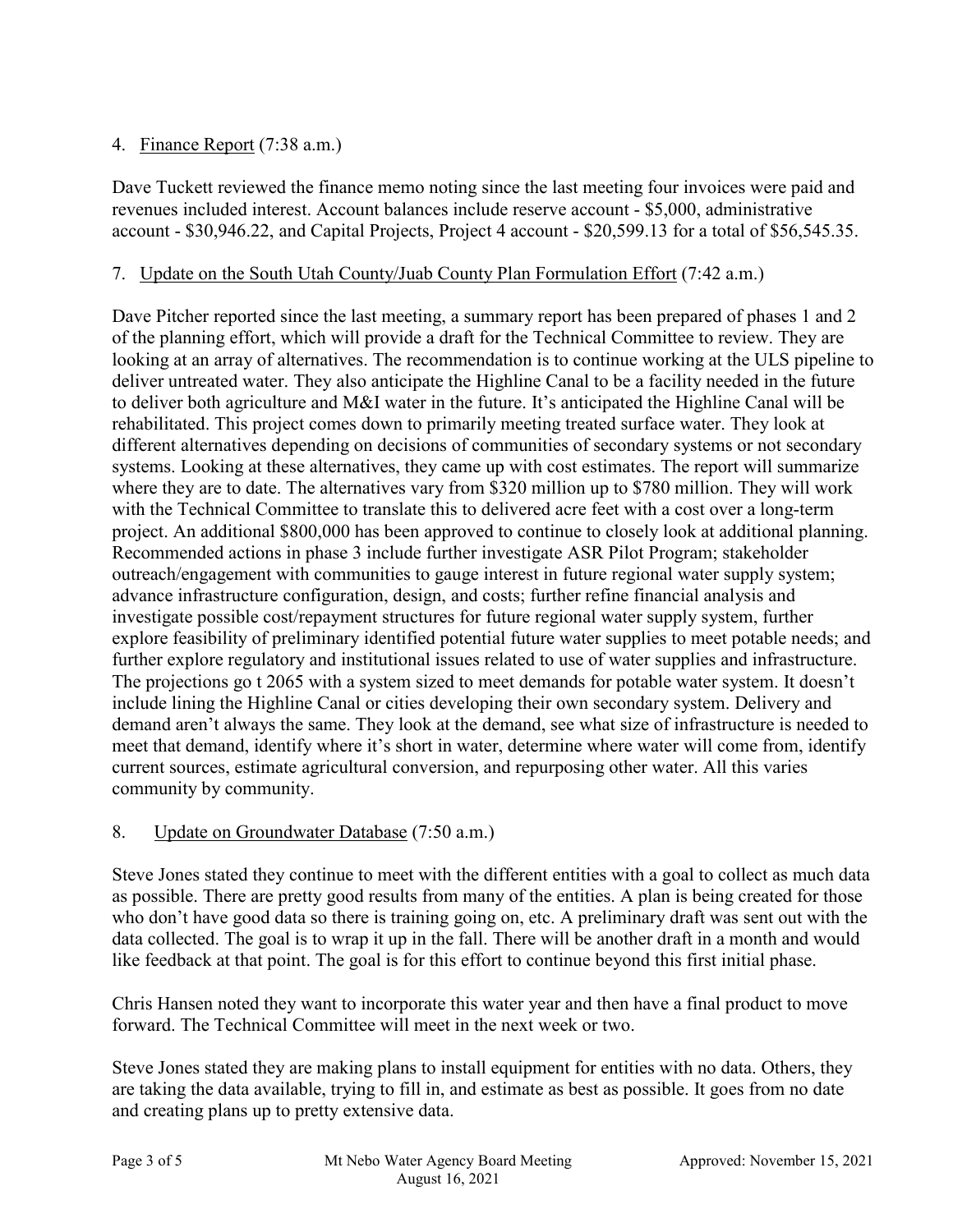## 9. Update on Utah Lake Progress (7:55 a.m.)

Steve Clyde reported multiple meetings have been held with both subcommittees and a group as a whole. The timeline includes August 18, submit subcommittee reports; September 10, create smaller drafting teams; September 24, distribute draft to subcommittees, October 8, complete final draft, October 13, present to Water Task Force; and November, present to Interim Committee or Natural Resources Committee. In some instances, there may be some support while in others there is very little support. There are a lot of unanswered questions with the current proposed legislation with areas needing significant redrafting to address protection of water rights and looking at public trust doctrine issues. Utah Lake is a sovereign lands and trust lands, which the State manages on behalf of the citizens. There are serious questions on whether the management of the lake and public trusts resource can be delegated down to a local body. There is case law throughout the country that would indicate that may not be constitutionally valid when these are trust resources. So there are serious problems with the general approach and questions as to why the existing state agencies with existing technical expertise and experience in managing can't do what needs to be done with adequate funding and legislation. Representative Brammer has been outspoken to move this bill forward this year. Some questions were answered at the Utah Lake Symposium held at Brigham Young University about 10 days ago.

Warren Peterson stated the bill sponsor has been open to recommendations. His concern with these various subcommittees is making sure they speak their minds so the issues are on the table. It needs to be put together well and if needed brought back another year. The legislative leadership is very interested in moving it forward. The task is to get it in as good a draft as we can. If it's not where it needs to be, we need to say so.

Gene Shawcroft stated he understands there is a separate effort on Utah lake for restoration work. He questioned if that is connected in any way to this effort.

Warren Peterson stated the efforts are separate. The Utah Lake Restoration Project has been underway for three years with legislative funding and a great deal of activity. There has been a lot of core sampling of the lake bed, some modeling, and engaged efforts. The Utah Lake Restoration group wants input but are independent of this legislation. Interests are common but independent.

Gene Shawcroft recommended identifying these two separate processes on future agendas so the Agency can stay up to speed on them both.

Warren Peterson noted the Utah Lake Restoration Group could give reports to this Board. He clarified the work from all the various groups and committees he believes illustrates why Representative Brammer is creating the bill, which is to create better coordination among stakeholders. The biggest challenge is tying it all together in an intelligent way and creating a central reporting place for all the entities. Representative Brammer wants coordination of the interests and someone to speak on behalf of the lake.

# 10. Update on Water Banking (8:05 a.m.)

Marty Larson suggested having Emily Lewis attend the November meeting for an update on water banking.